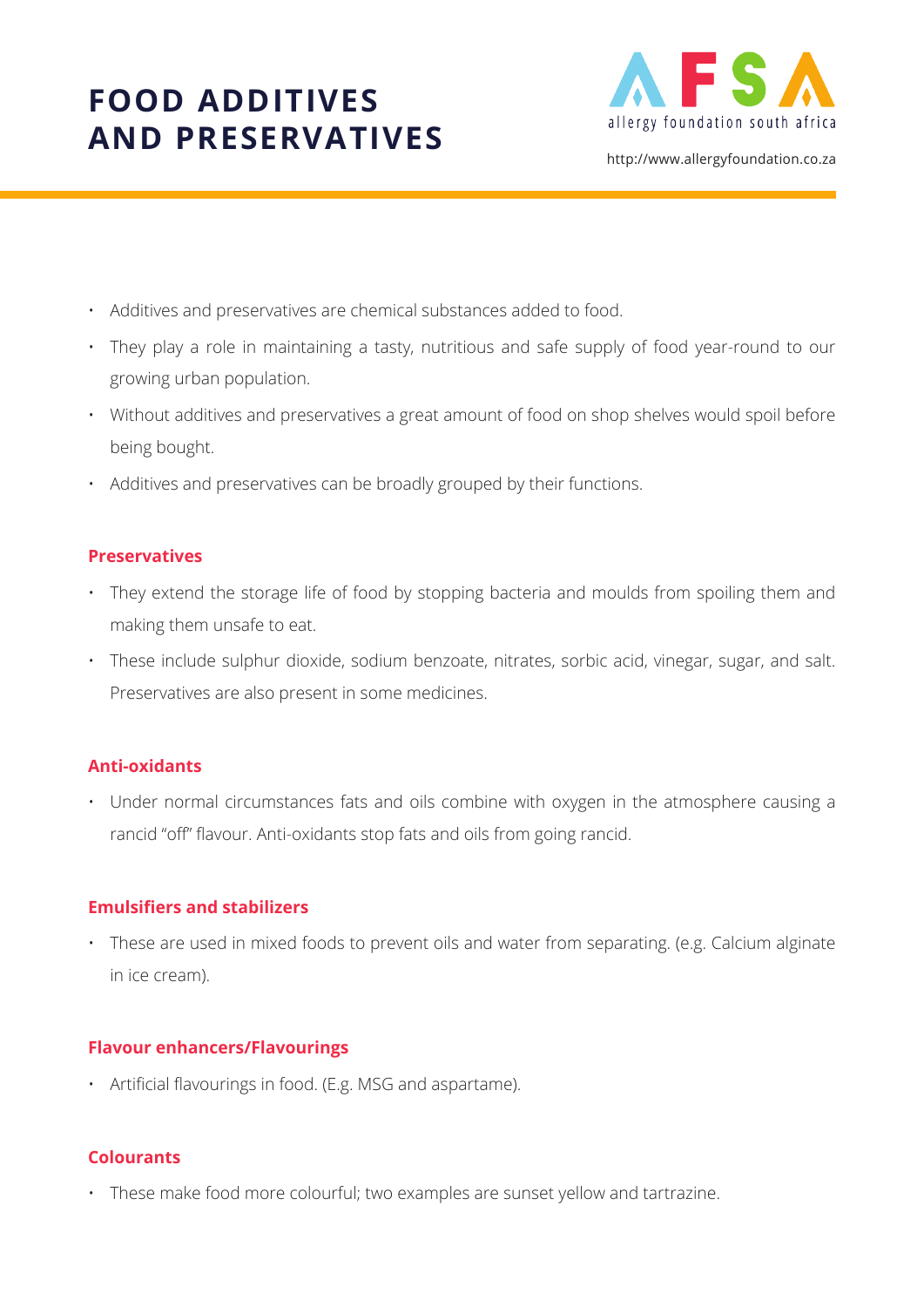#### **Nitrates**

• Nitrates act as a preservative in some foods and are also used for curing processed meat.

#### **Anti-caking agents**

• Stops powdery foods such as icing sugar or salt from forming lumps.

#### **Humectants**

• Substances which absorb water vapour from the atmosphere and prevent the food from drying out and becoming hard and unpalatable (e.g. Glycerine added to royal icing).

#### **Nutritional Enhancers**

• These may include vitamins, minerals, soy protein, and milk protein.

#### **ARE ADDITIVES SAFE?**

- The vast majority of additives and preservatives appear to be safe for most people. Laboratories throughout the world have tested them before they are used in foods. However some individuals may be "sensitive" to various additives and preservatives.
- In some individuals, these substances may result in bad reactions and may include: vomiting, skin rashes, hives, worsening of eczema, tight chest, headaches and many other symptoms, including anaphylaxis. History of foods and symptoms may give your doctor a strong clue as to the additive causing the reaction. There are blood tests available for most of the common additives.
- Some foods have natural chemicals that may exert an effect. Tuna fish that's not fresh may have a high level of histamine. You may react to the naturally occurring histamines in wine and not to the sulphur dioxide that has been artificially added.

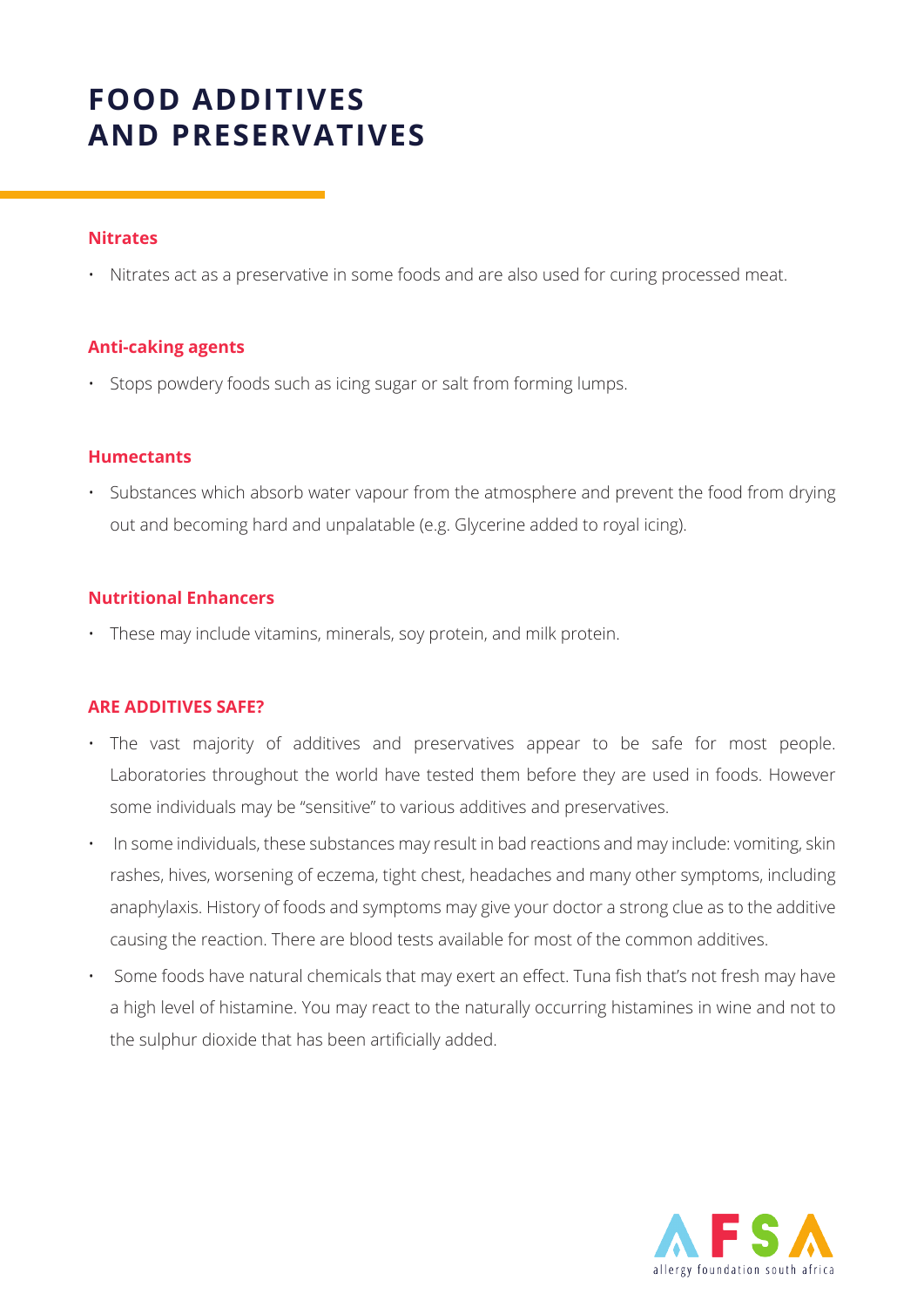#### **PRESERVATIVES**

These chemicals have E numbers E200-299

### **Sulphites**

- Sulphites are numbered E 220-229 and include Sulphur dioxide, Sodium sulphite, Sodium Bisulphite, Sodium Metabisulphite, Potassium Bisulphite and Potassium Metabisulphite.
- They cause lung irritation and may trigger asthma. Many people also complain of a scratching feeling at the back of their throats. They are commonly found in liquids in cold drinks and fruit juice concentrates, but also in wine and beer. They are also sprayed onto foods particularly fruit to prevent discolouration and browning. Sulphur dioxide is used to preserve smoked and processed meat, dried wors, dried fruit, pickles, and some sauces. In topical preparations sulphur can cause a contact allergy.

#### **Benzoates**

- Benzoates are numbered E 210-219 and include Sodium Benzoate, Monosodium benzoate and potassium benzoate.
- Benzoates have antibacterial and anti-fungal properties for the prevention of food spoilage. These agents are added to pharmaceutical and food products such as drinks like sugar free cold drinks and occur naturally in prunes, cinnamon, tea and berries. They may cause hives, wheezing or body swelling.

#### **FLAVOUR ENHANCERS**

#### These chemicals are numbered E600-699

#### **Monosodium Glutamate**

- Eating foods with this additive can result in tight chests in asthmatics. This may occur immediately or 6-to 12 hours later.
- "Chinese Restaurant Syndrome" causes headaches and a burning sensation along the back of the neck, tight chest, nausea, sweating and a sensation of facial pressure. "Pins and needles" or tingling may be felt in the limbs or face and head. It occurs approximately 20 minutes after a food containing MSG has been eaten and is more pronounced on an empty stomach.
- MSG is commonly found in packet soups, 2 minute noodles crisps and most fast foods.